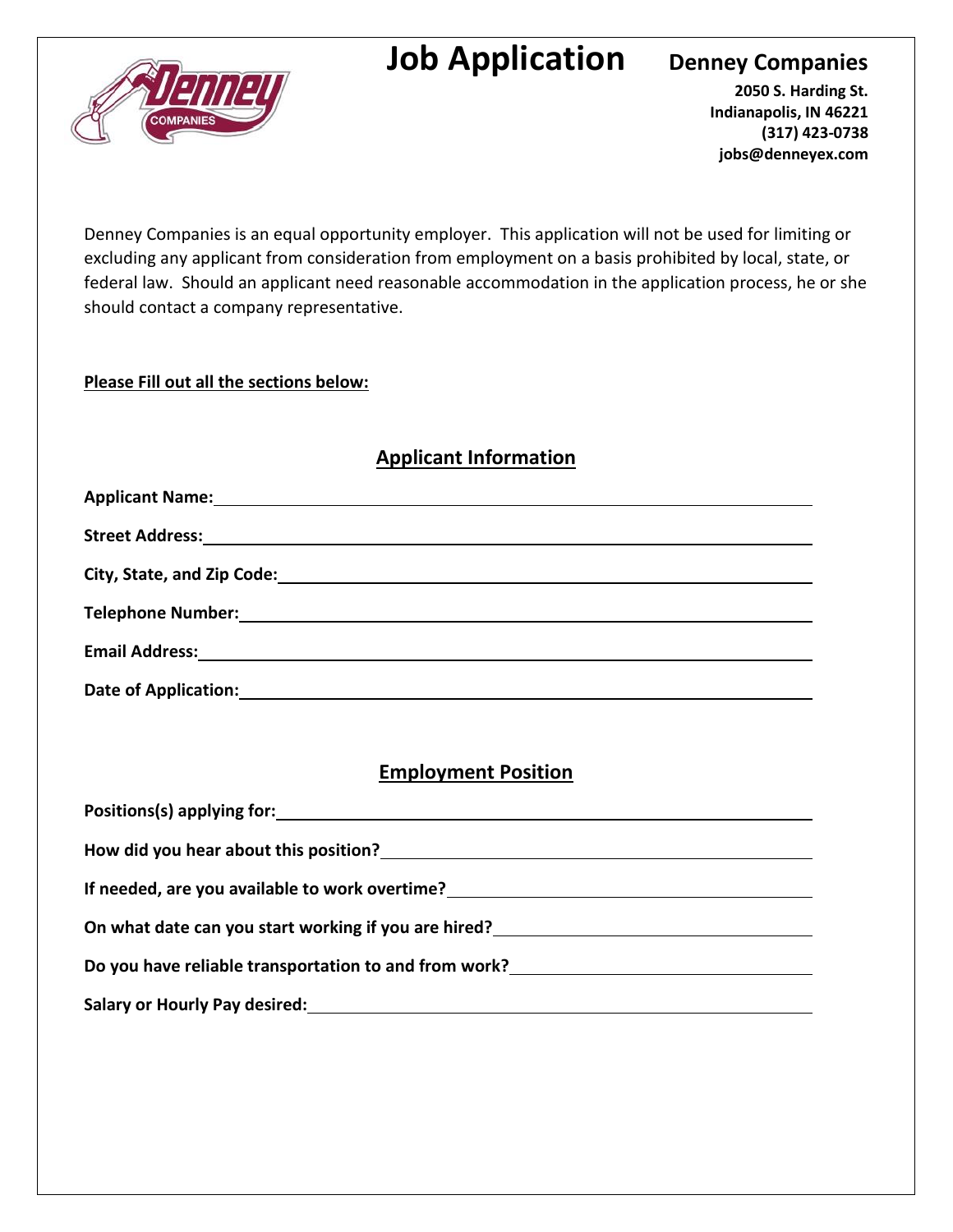## **Personal Information**

|                                                                                                        | YES | <b>NO</b> |
|--------------------------------------------------------------------------------------------------------|-----|-----------|
| Have you ever applied to, or worked for Denney Companies before?                                       |     |           |
|                                                                                                        |     |           |
| Are you 18 years of age or older?                                                                      |     |           |
| Can you perform all the duties in the job description?                                                 |     |           |
| Do you have means to travel to jobs throughout Indiana?                                                |     |           |
| Are you legally allowed to work in the United States?                                                  |     |           |
| If you are hired, can you show proof of citizenship?                                                   |     |           |
| Do you have, or go by any other names past or present?                                                 |     |           |
|                                                                                                        |     |           |
| Will you consent to a mandatory controlled substance test?                                             |     |           |
| Will you consent to a background check (Criminal background checks can be mandated for                 |     |           |
| employment due to customer or client requirements)?                                                    |     |           |
| Have you ever been convicted of a criminal offence (felony or misdemeanor)?                            |     |           |
| If Yes, please state the nature of the crime(s), when and where convicted and disposition of the case: |     |           |
|                                                                                                        |     |           |
| (Note: No applicant will be denied employment solely on the arounds of conviction of a criminal        |     |           |

*(Note: No applicant will be denied employment solely on the grounds of conviction of a criminal offense. The date of the offense, the nature of the offence, including any significant details that affect the description of the event, and the surrounding circumstances and the relevance of the offense to the position(s) applied for may, however, be considered.)*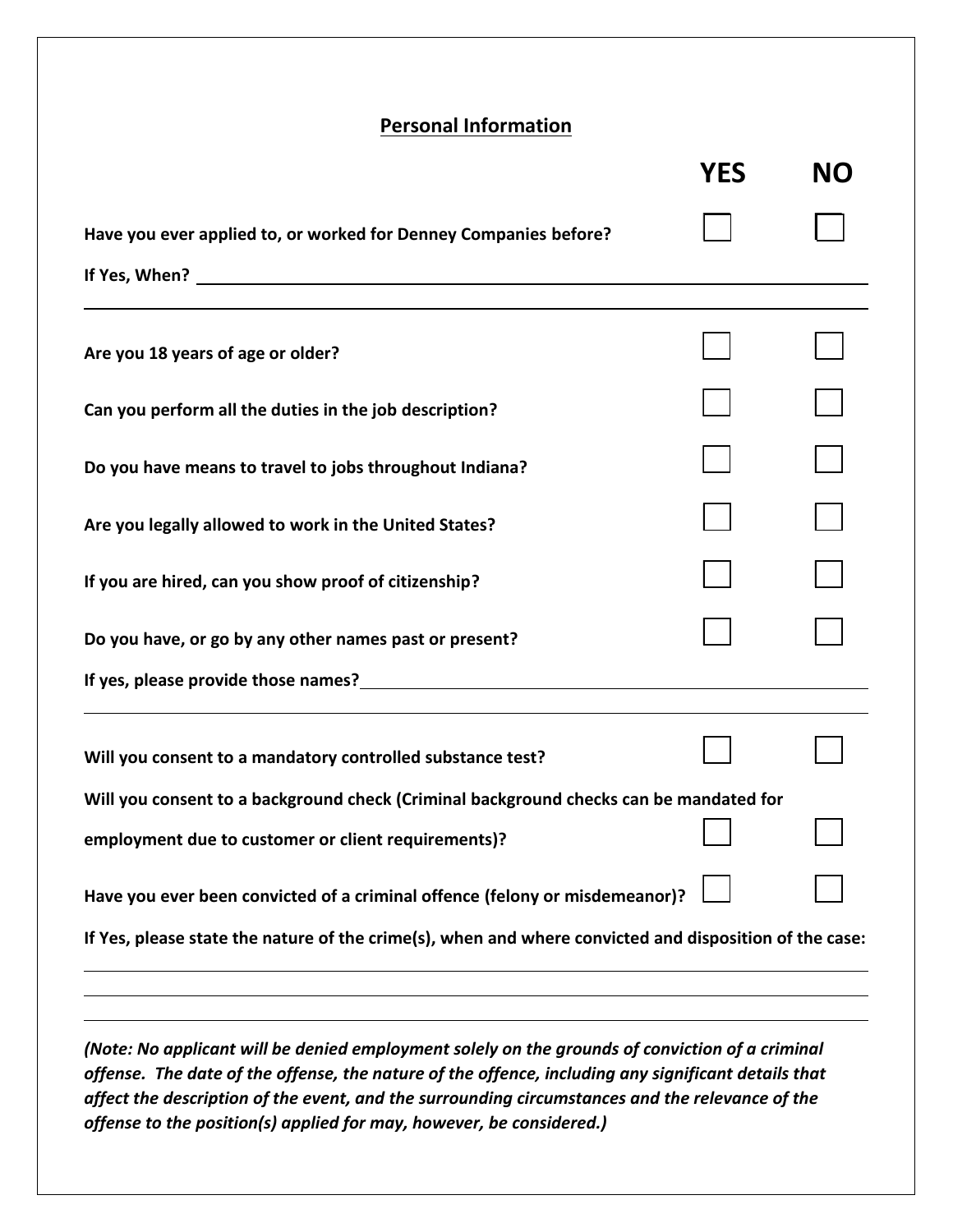## **Job Skills / Qualifications**

**Please list below the skills and qualifications you possess for the position for which you are applying:**

## **Education and Training**

#### **High School**

| <b>Name</b> | <b>Location (City, State)</b> | <b>Degree Earned</b> |
|-------------|-------------------------------|----------------------|
|             |                               |                      |

#### **College / University**

| <b>Name</b> | Location (City, State) | <b>Degree Earned</b> |
|-------------|------------------------|----------------------|
|             |                        |                      |

#### **Vocational School / Specialized Training**

| <b>Name</b> | <b>Location (City, State)</b> | <b>Degree Earned</b> |
|-------------|-------------------------------|----------------------|
|             |                               |                      |

## **Military**

**Are you, or where you a member of the Armed Services?**

**What Branch of the military did you enlist?** -

**What was your military rank when discharged?**

**How many years did you serve in the military?**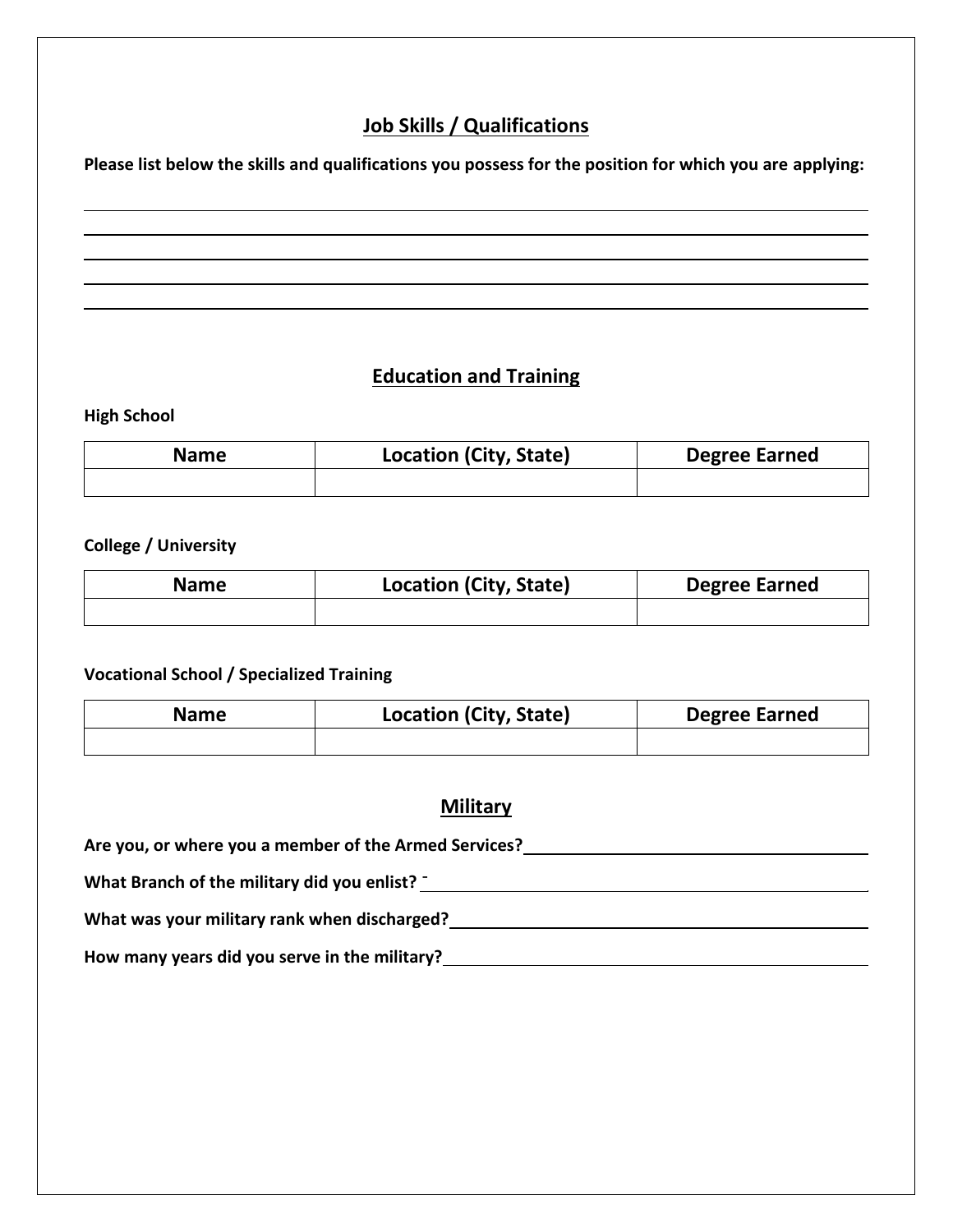## **Previous Employment**

| Employer Name: 1988 Contract Contract Contract Contract Contract Contract Contract Contract Contract Contract Contract Contract Contract Contract Contract Contract Contract Contract Contract Contract Contract Contract Cont         |
|----------------------------------------------------------------------------------------------------------------------------------------------------------------------------------------------------------------------------------------|
|                                                                                                                                                                                                                                        |
|                                                                                                                                                                                                                                        |
| Employer Address: Universe of the Contract of the Contract of the Contract of the Contract of the Contract of the Contract of the Contract of the Contract of the Contract of the Contract of the Contract of the Contract of          |
|                                                                                                                                                                                                                                        |
|                                                                                                                                                                                                                                        |
| How many months or years employed?<br><u> Letter and the contract of the contract of the contract of the contract of the contract of the contract of the contract of the contract of the contract of the contract of the contract </u> |
| Reason for leaving: 1999 and 2009 and 2009 and 2009 and 2009 and 2009 and 2009 and 2009 and 2009 and 2009 and 2009 and 2009 and 2009 and 2009 and 2009 and 2009 and 2009 and 2009 and 2009 and 2009 and 2009 and 2009 and 2009         |
|                                                                                                                                                                                                                                        |
| Employer Name: 1988 and 2008 and 2008 and 2008 and 2008 and 2008 and 2008 and 2008 and 2008 and 2008 and 2008                                                                                                                          |
|                                                                                                                                                                                                                                        |
| Supervisor Name: 1999 Manual Communication of the Communication of the Communication of the Communication of the Communication of the Communication of the Communication of the Communication of the Communication of the Comm         |
|                                                                                                                                                                                                                                        |
| City, State, and Zip Code: 1998 Communication of the City, State, and Zip Code:                                                                                                                                                        |
|                                                                                                                                                                                                                                        |
| How many months or years employed?<br><u> Letter and the contract of the contract of the contract of the contract of the contract of the contract of the contract of the contract of the contract of the contract of the contract </u> |
| Reason for leaving: 1999 and 2009 and 2009 and 2009 and 2009 and 2009 and 2009 and 2009 and 2009 and 2009 and 2009 and 2009 and 2009 and 2009 and 2009 and 2009 and 2009 and 2009 and 2009 and 2009 and 2009 and 2009 and 2009         |
|                                                                                                                                                                                                                                        |
| Employer Name: 1999 Manual Communication of the Communication of the Communication of the Communication of the                                                                                                                         |
| Job Title: <u>Andreas Andreas Andreas Andreas Andreas Andreas Andreas Andreas Andreas Andreas Andreas Andreas Andreas Andreas Andreas Andreas Andreas Andreas Andreas Andreas Andreas Andreas Andreas Andreas Andreas Andreas An</u>   |
| Supervisor Name: 1988 Manual Manual Manual Manual Manual Manual Manual Manual Manual Manual Manual Manual Manu                                                                                                                         |
|                                                                                                                                                                                                                                        |
|                                                                                                                                                                                                                                        |
|                                                                                                                                                                                                                                        |
|                                                                                                                                                                                                                                        |
| Reason for leaving: example and a series of the series of the series of the series of the series of the series                                                                                                                         |
|                                                                                                                                                                                                                                        |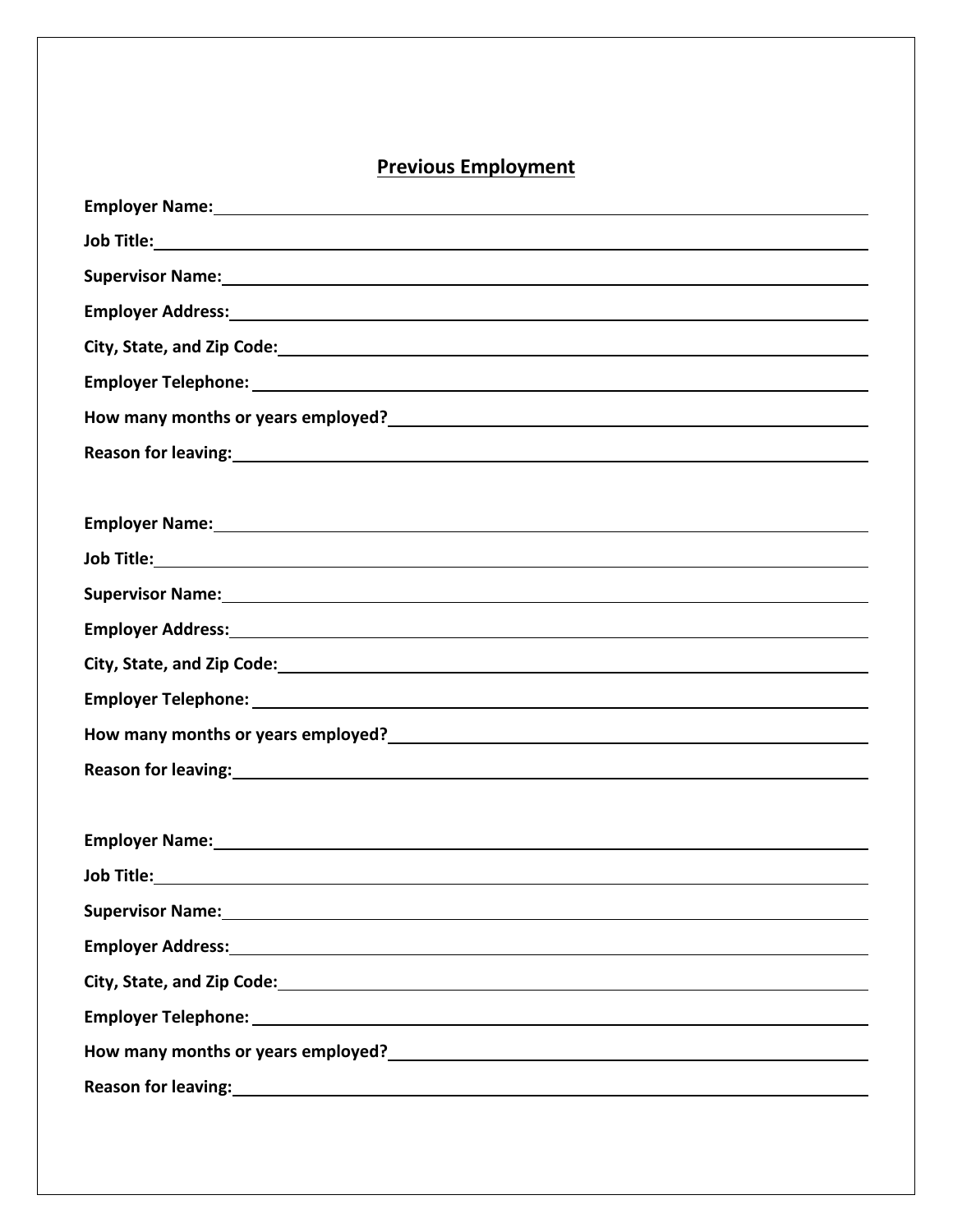## **References**

**Please provide 3 personal or professional references below:**

| <b>Reference</b> | <b>Contact Information</b><br>(Phone / Email) |
|------------------|-----------------------------------------------|
|                  |                                               |
|                  |                                               |
|                  |                                               |

## **At-Will Employment**

**The relationship between you and the Denney Companies is referred to as "employment at will." This means that your employment can be terminated at any time for any reason, with or without cause, with or without notice, by you or the Denney Companies. No representative of Denney Companies has authority to enter any agreement contrary to the foregoing "employment at will" relationship. You understand that your employment is "at will," and that you acknowledge that no oral or written statement or representations regarding your employment can alter your at-will employment status, except for a written statement signed by you and either our Owner or Company President.** 

**Applicant Signature:** X